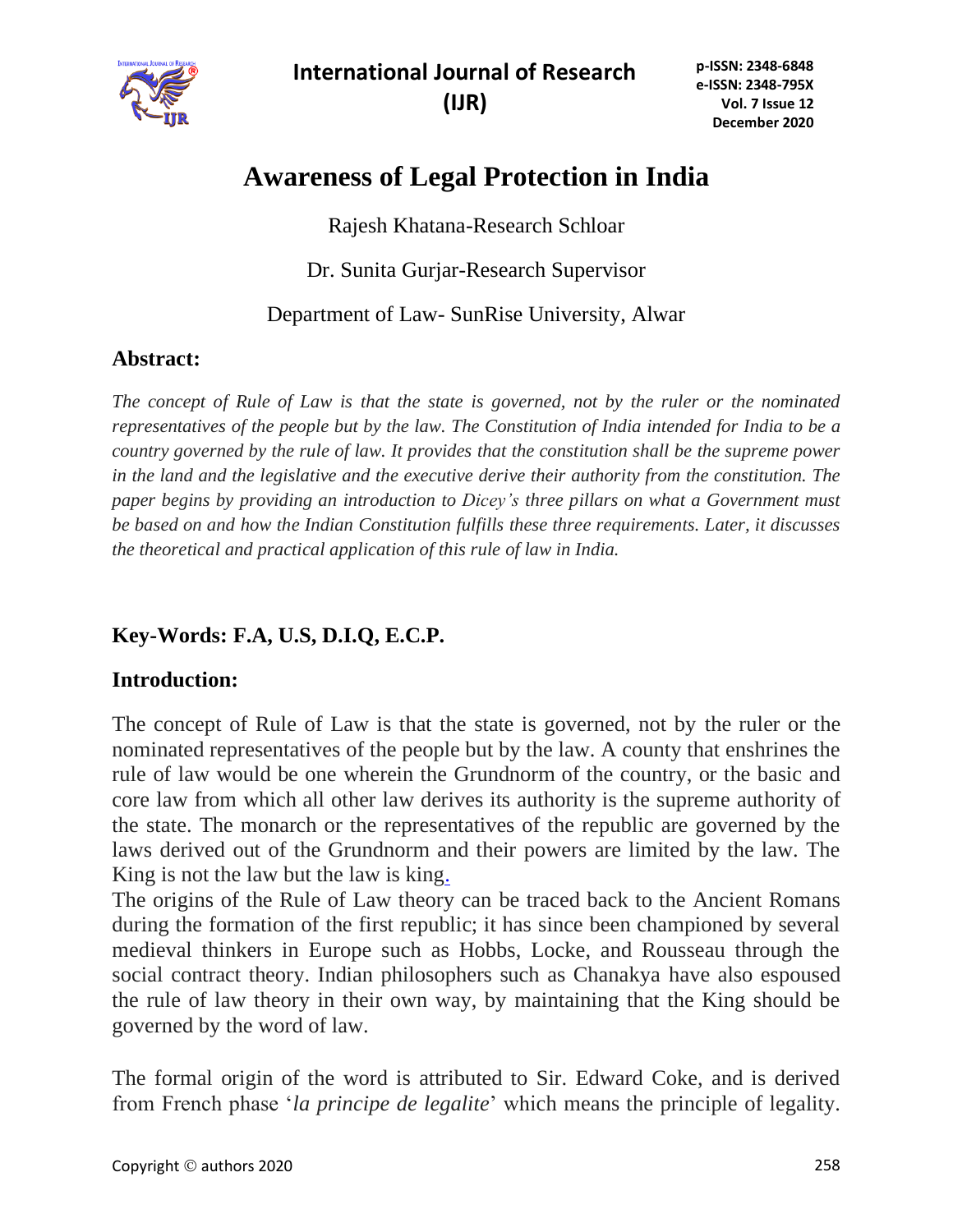

The firm basis for the Rule of Law theory was expounded by A. V. Dicey and his theory on the rule of law remains the most popular. Dicey's theory has three pillars based on the concept that "a government should be based on principles of law and not of men", these are:

#### **Supremacy of Law:**

This has always been the basic understanding of the rule of law that propounds that the law rules over all people including the persons administering the law. The lawmakers need to give reasons that can be justified under the law while exercising their powers to make and administer the law.

#### **Equality before the Law:**

While the principle of supremacy of law sets in place cheques and balances over the government on making and administering the law, the principle of equality before the law seeks to ensure that the law is administered and enforced in a just manner. It is not enough to have a fair law but the law must be applied in a just manner as well. The law cannot discriminate between people in matters of sex, religion, race etc. This concept of the rule of law has been codified in the Indian Constitution under Article 14 and the Universal Declaration of Human Rights under the Preamble and Article 7.

#### **Pre-Dominance of Legal Spirit:**

In including this as a requirement for the rule of law, Dicey's belief was that it was insufficient to simply include the above two principles in the constitution of the country or in its other laws for the state to be one in which the principles of rule of law are being followed. There must be an enforcing authority and Dicey believed that this authority could be found in the courts. The courts are the enforcers of the rule of law and they must be both impartial and free from all external influences. Thus the freedom of the judicial becomes an important pillar to the rule of law.

In modern parlance Rule of Law has come to be understood as a system which has safeguards against official arbitrariness, prevents anarchy and allows people to plan the legal consequences of their actions.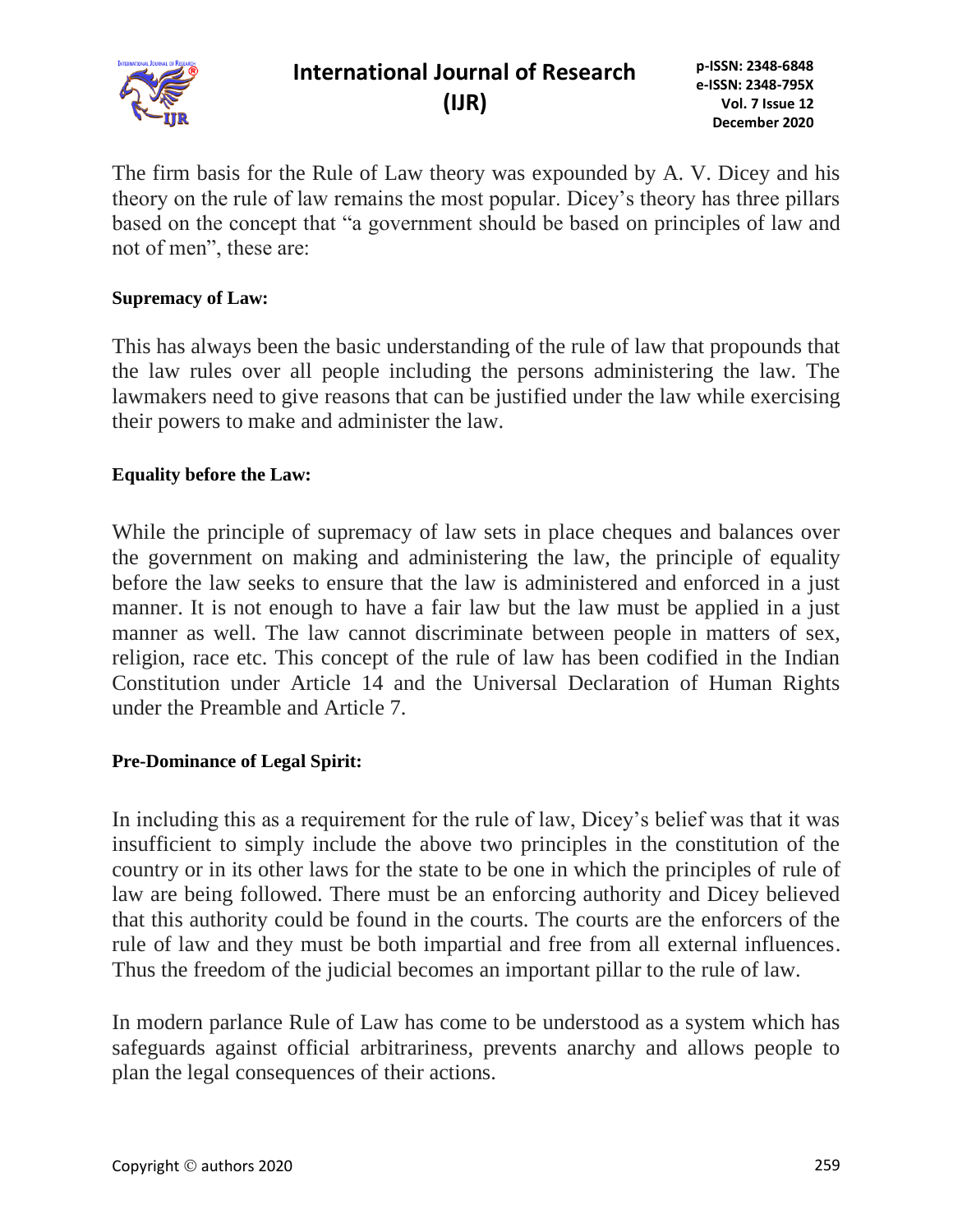

### **THEORETICAL APPLICATION OF RULE OF LAW IN INDIA:**

Indian adopted the Common law system of justice delivery which owes its origins to British jurisprudence, the basis of which is the Rule of Law. Dicey famously maintained that the Englishman does not need Administrative law or any form of written law to keep checks on the government but that the Rule of Law and natural law would be enough to ensure the absence of executive arbitrariness. While India also accepts and follows the concept of natural law, there are formal and written laws to ensure compliance.

The Constitution of India intended for India to be a country governed by the rule of law. It provides that the constitution shall be the supreme power in the land and the legislative and the executive derive their authority from the constitution. Any law that is made by the legislature has to be in conformity with the Constitute failing which it will be declared invalid, this is provided for under **Article 13 (1)**. Article 21 provides a further check against arbitrary executive action by stating that no person shall be deprived of his life or liberty except in accordance with the procedure established by law.

Article 14 ensures that all citizens are equal and that no person shall be discriminated on the basis of sex, religion, race or place of birth, finally, it ensures that there is a separation of power between the three wings of the government and the executive and the legislature have no influence on the judiciary. By these methods, the constitution fulfills all the requirements of Dicey's theory to be recognized as a country following the Rule of Law.

The Supreme Court of Indian has further strengthened this mechanism through its various judgments, the foremost of them being, *A D M Jabalpur* **v.** *Shivkanth Shukla* In this case, the question before the court was 'whether there was any rule of law in India apart from Article 21'. This was in the context of suspension of enforcement of **Articles 14, 21 and 22** during the proclamation of an emergency. The answer to the majority of the bench was in negative for the question of law. However, Justice H.R. Khanna dissented from the majority opinion and observed that:

*"Even in absence of Article 21 in the Constitution, the state has got no power to deprive a person of his life and liberty without the authority of law. Without such sanctity of life and liberty, the distinction between a lawless society and one*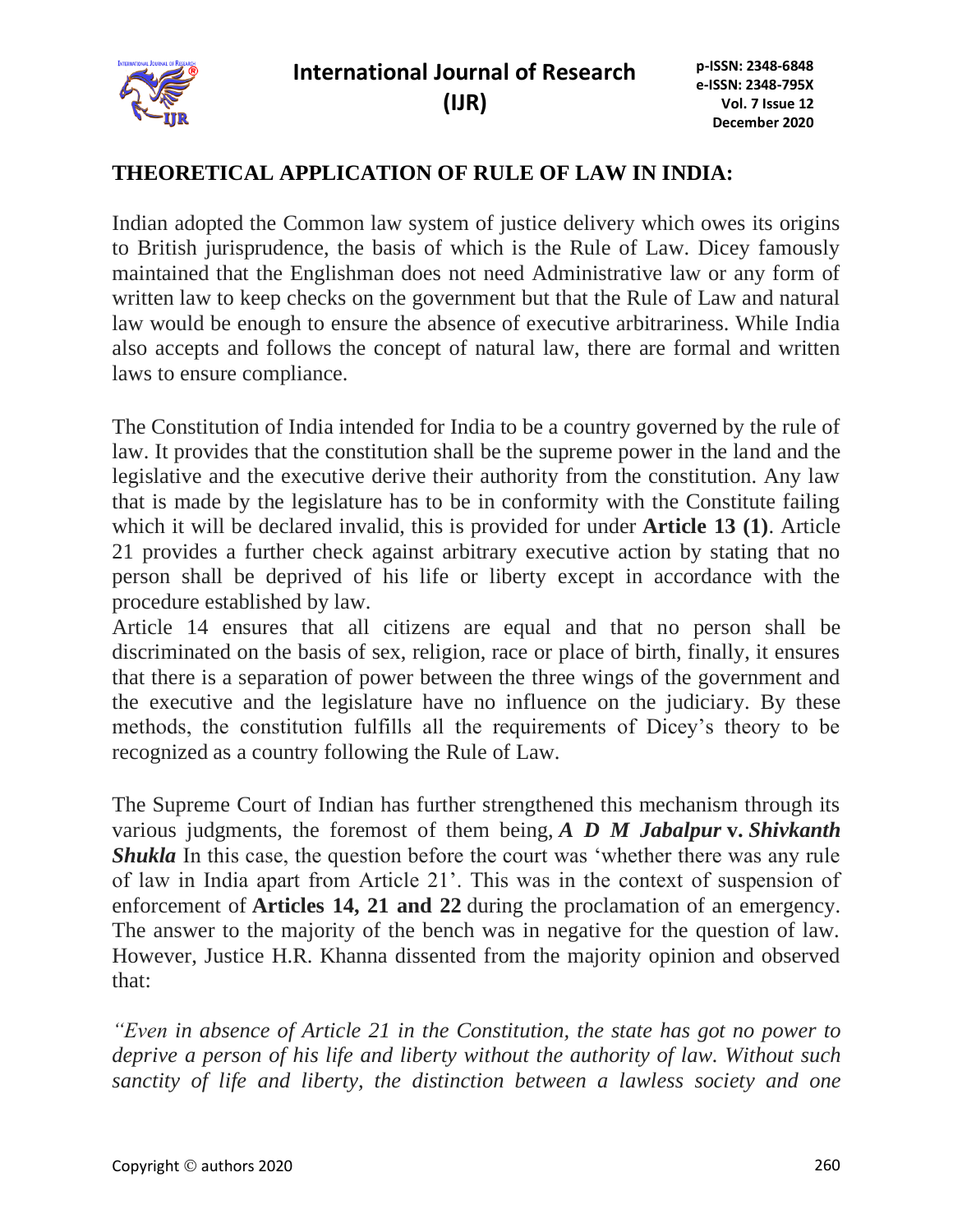

*governed by laws would cease to have any meaning…Rule of Law is now the accepted norm of all civilized societies".*

In *Chief Settlement Commr; Punjab* **v.** *Om Prakash,* it was observed by the Supreme Court that, "In our constitutional system, the central and most characteristic feature is the concept of rule of law which means, in the present context, the authority of law courts to test all administrative action by the standard of legality. The administrative or executive action that does not meet the standard will be set aside if the aggrieved person brings the matter into notice." In the case of *Satvant Singh Sawhney* **v.** *D Ramarathanana* the Supreme Court has held that every executive action, if it operates to the prejudice of any person, must be supported by some legislative authority.

In *Secretary, State of Karnataka and Ors. v. Umadevi (3)and Ors* a Constitution Bench of this Court has laid down the law in the following terms: "Thus, it is clear that adherence to the rule of equality in public employment is a basic feature of our Constitution and since the rule of law is the core of our Constitution, a court would certainly be disabled from passing an order upholding a violation of Article 14 or in ordering the overlooking of the need to comply with the requirements of Article 14 read with Article 16 of the Constitution."

Most famously in the case of *Kesavananda Bharati* **v.** *State of Kerala*[vii] the Supreme Court held that the Rule of Law is an essential part of the basic structure of the constitution and as such cannot be amended by any Act of Parliament, thereby showing how the law is superior to all other authority of men.

## **PRACTICAL APPLICATION OF RULE OF LAW IN INDIA:**

Critiques have often maintained that the Rule of Law in India is merely a theory with no practical application. While it cannot be denied that the country is one where corruption runs rampant and according to 2012 World Justice Project data, India fares well on openness of government and democratic controls, in the category limited government powers, which evaluates the checks on government, India ranks 37th of the 97 countries surveyed around the world, is first among five in its region and comes in second out of 23 lower-middle-income countries. Yet the rule of law that exists on paper does not always exist in practice. When it comes to procedural effectiveness, India fares poorly. In the categories of the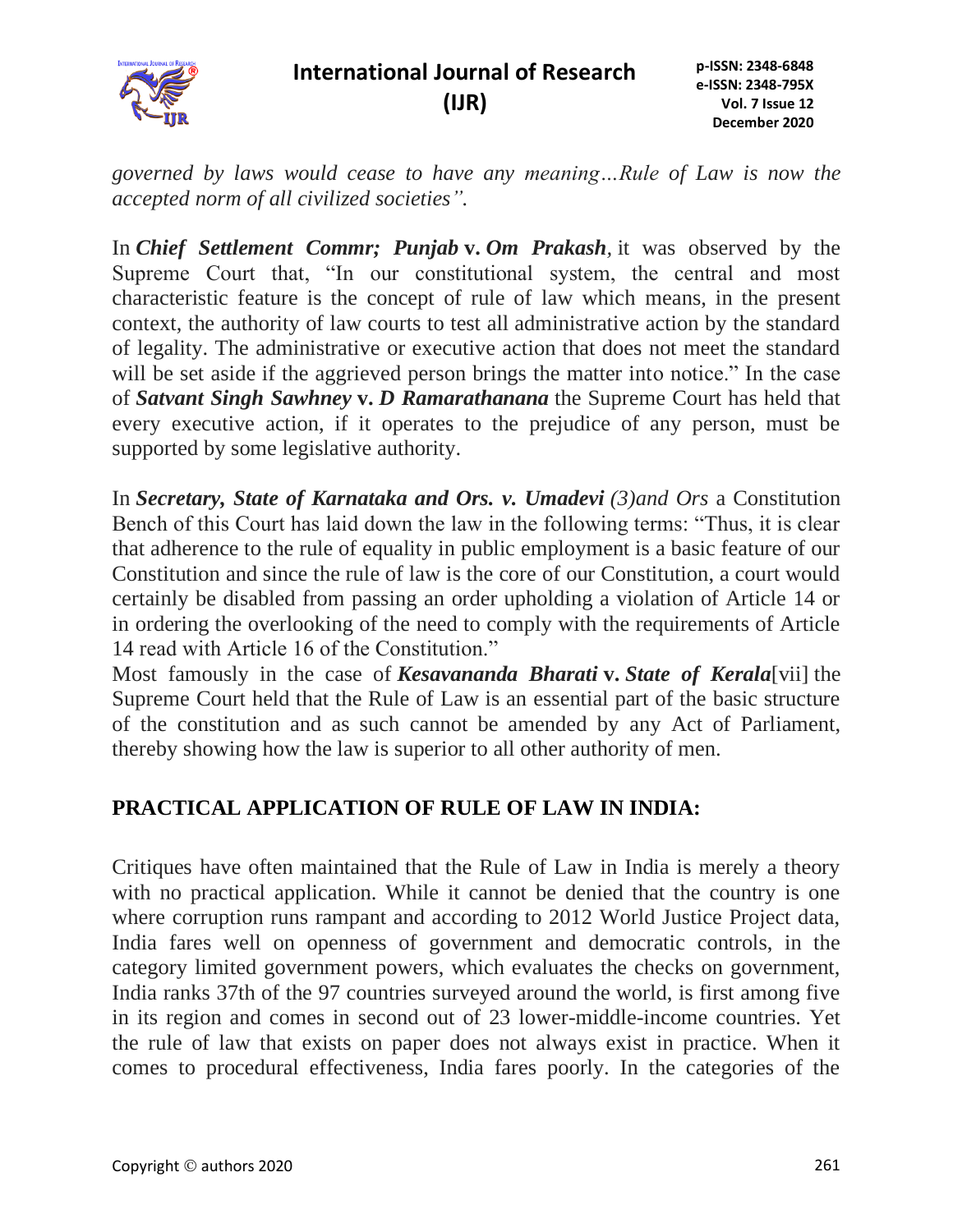

absence of corruption and order and security, India ranks 83rd and 96th globally. [viii]

In addition to the problem faced in India due to corruption in the lawmaking and justice delivery systems, there also exists the problem of old laws still being in place. India does not adopt a 'sunset' clause in its laws and post-independence the Indian Independence Act provided that all laws existing under the colonial rulers would continue to exist under the new system unless explicitly revoked by the parliament.

While this did provide the nation with a firm basic system of laws, thereby preventing a situation of anarchy in the immediate aftermath of independence, some of these laws were drafted to suit the environment of those time and they become hard to interpret in the current environment. This leads to ambiguity and endless litigation in an attempt to interpret the provisions.

While these problems persist it is important to note that the constitutional mechanism has provided enough safeguards to endure that the Rule of Law in some form will always persist. One of the most important factors contributing to the maintenance of the Rule of Law is the activity of the courts in the interpretation of the law. It is rightly reiterated by the Supreme Court in the case *Union of India* **v.** *Raghubir Singh* that it is not a matter of doubt that a considerable degree that governs the lives of the people and regulates the State functions flows from the decision of the superior courts.

Most famously in the case of *Maneka Gandhi* **v.** *Union of India* [ix] the court ensured that exercise of power in an arbitrary manner by the government would not infringe the rights of the people and in *Kesavananda Bharati[x]* the court ensured that laws could not be made that essentially go against the Rule of Law by saying that the basic structure could not be breached.

Apart from the judicial decision, the constitutional mechanism in itself provides for the protection of the rule of law through the creation of monitoring agencies. While there have been numerous scams that have come to light in the last few years, the fact that must also be noted is that these scams have come to light and the justice delivery mechanism has been set in motion against the perpetrators.

The role of the Central Vigilance Commission and the Comptroller and Auditor General in the exposure of these discrepancies is commendable and this shows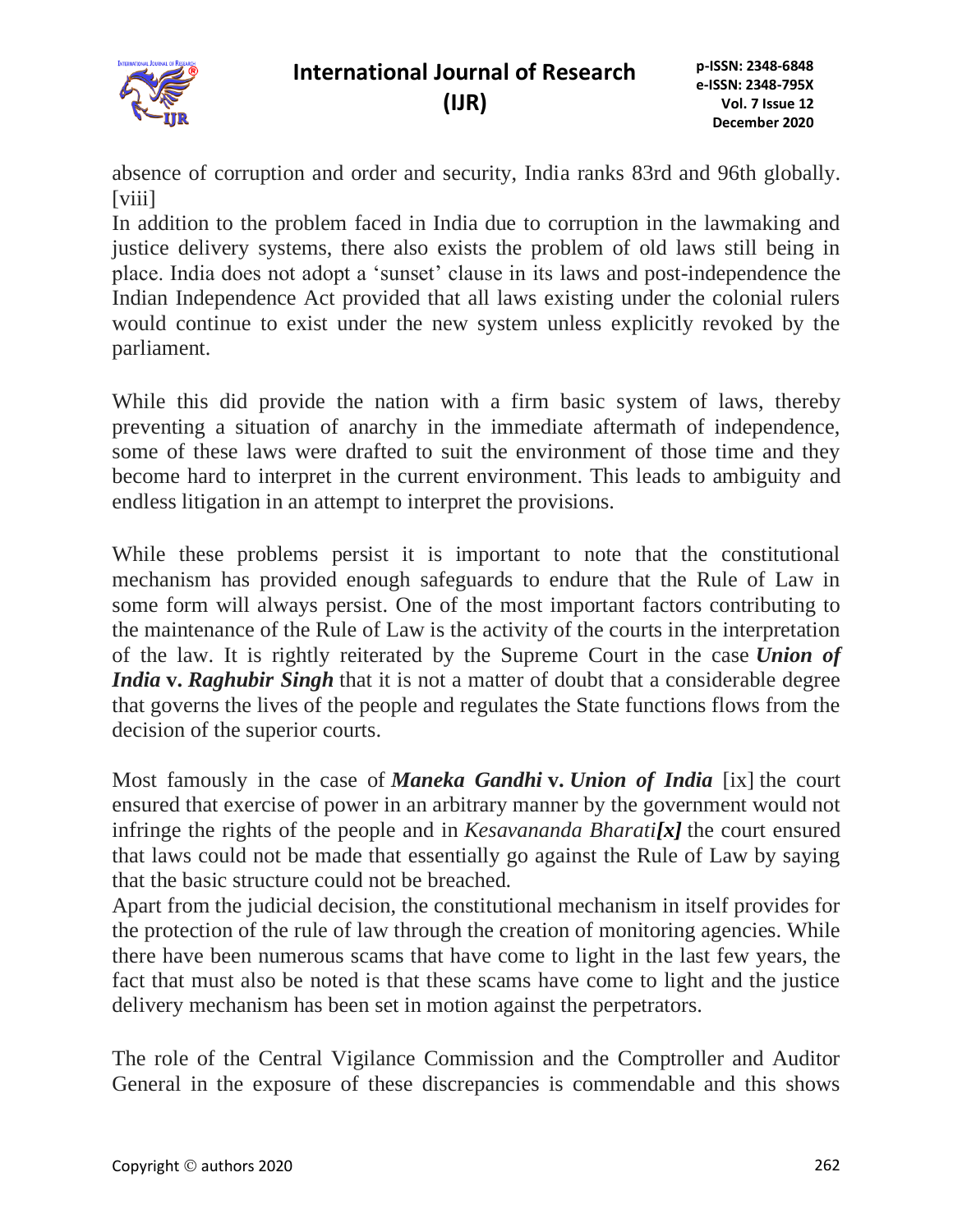

# **International Journal of Research (IJR)**

how the law has provided for its own protection by putting in place multiple levels of safeguards which ensure that it will be effective at some level. The Election Commission of India, a constitutional body has also been undertaking the task of ensuring free and fair elections with some degree of efficiency.

Since the use of location data on mobile phones and other portable electronic devices is a relatively new development in technology, no laws yet exist to address the issues associated with location privacy. Nonetheless, location privacy can be viewed from a legal standpoint as an extension of physical privacy and a subset of online or information privacy.

The earliest hint at a right to privacy comes from the **Fourth Amendment to the U.S. Constitution**. Although the word "privacy" is never mentioned in the text, the amendment states that:

*"the right of the people to be secure in their persons, houses, papers, and effects, against unreasonable searches and seizures, shall not be violated, and no warrants shall issue, but upon probable cause, supported by oath or affirmation, and particularly describing the place to be searched, and the persons or things to be seized."*

This guarantee is, of course, directed at privacy in the physical realm at a time when the Internet did not exist, but has since been interpreted to include the virtual realm.

Because privacy is a broad term that can encompass many things, the courts have traditionally determined whether a case is considered an invasion of privacy based on expectation and the presence of third parties. It boils down to a question of whether a person can reasonably expect that no one else will find out about their private information without intent. For example, someone walking down a public street talking on a cell phone cannot assume that his or her whereabouts are unknown, since there are plenty of people that could see them on the street, but he or she can expect the contents of the phone conversation to be private. This traditional interpretation of privacy, however, poses some problems when it comes to location privacy. With the ability of mobile devices to pinpoint almost exactly one's geographic location, it is possible to know someone's location without being within the range of eyesight and, as a result, is quite unexpected.

Several federal laws have been passed to address specific issues of privacy concerning health (Health Insurance Portability and Accountability Act), finance (Right to Financial Privacy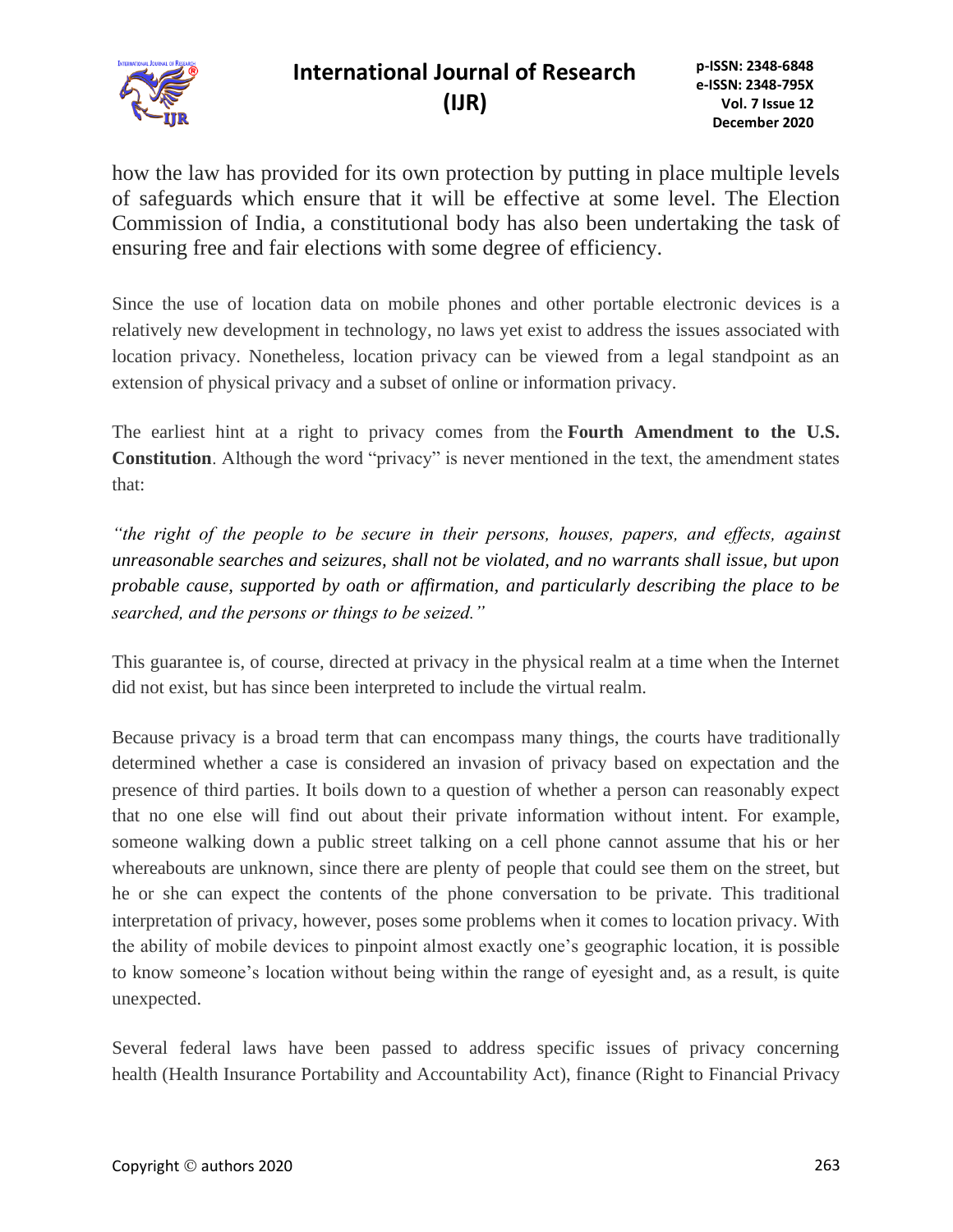

Act), education (Family Educational Rights and Privacy Act), and children (Children's Online Privacy Protection Act), but not yet online privacy in general.

The infringement of privacy by the government has also been regulated through the

- **Privacy Act**: protects the privacy of records collected and maintained by the federal government, allows individuals access to these records but limits disclosures to third parties
- **Wireless Communications and Public Safety Act**: limits the use of the E911 location tracking on cellphones to emergencies only, unless by explicit authorization
- **Electronic Communications Privacy Act and [Amendments](http://www.govtrack.us/congress/bill.xpd?bill=s112-1011)**: requires a warrant for a police officer to request data records on a consumer from a communications provider.

Since 2001, several bills concerned with commercial information privacy have been proposed, including the

- **Location Privacy Protection Act** proposed July 11, 2001 to the Senate, died in committee
- **Best Practices Act** introduced to the House of Representatives on February 10, 2011, still under consideration
- **Do Not Track Me Online Act** introduced to the House of Representatives on February 11, 2011, still under consideration
- **Commercial Privacy Bill of Rights Act** introduced to the Senate by Senators John Kerry and John McCain on April 12, 2011, still under consideration
- **Consumer Privacy Protection Act** proposed April 13, 2011 to the House of Representatives, still under consideration
- **Do-Not-Track Online Act** introduced to the Senate by Senator John Rockefeller on May 9, 2011, still under consideration
- **Geolocational Privacy and Surveillance Act** preparing to be introduced to the Senate by Senator Ron Wyden

All of these bills address and promote some form of

- **Transparency**: informing the user of what information will be collected, what the information will be used for, how long the information will be kept, and whether the user will be able to access, modify, or request the removal of the information later
- **Consumer Consent**: allowing the user to choose whether or not to share that information
- **Use Limitation**: using consumer information only for the purposes specified and not sharing the data with third parties unless with explicit consent
- **Data Minimization**: only collecting the information necessary for a product to perform its task
- **Data Integrity and Quality**: ensuring that the data collected is accurate and correctly reflects the person from whom it is collected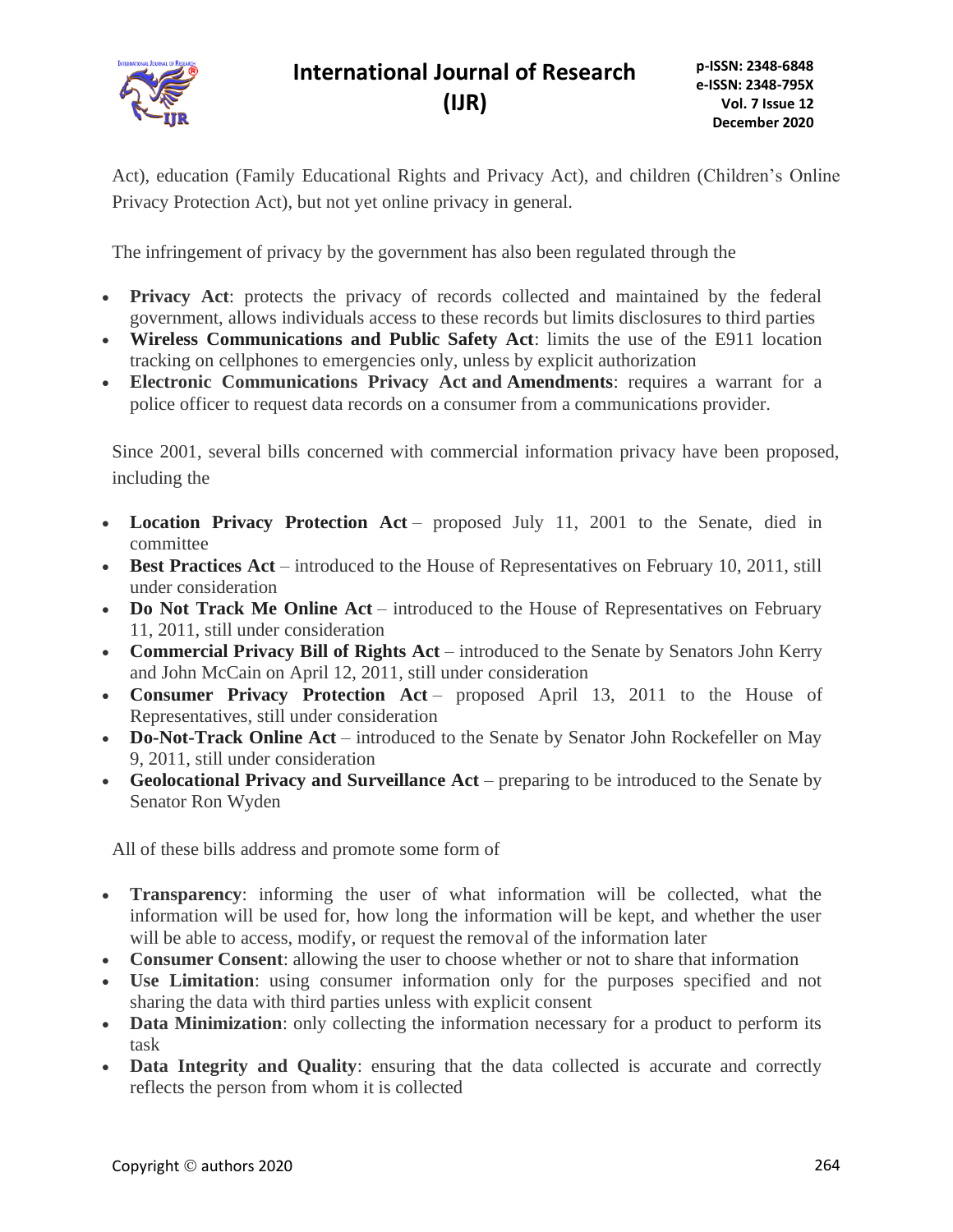

- **Security**: taking extra precautions to make sure that the data is not accessible or personally identifiable except to those with authorization and that the data is destroyed properly when no longer necessary
- **Accountability**: placing the responsibility of maintaining these standards of information collection on one or a few people

None of these bills so far, however, have succeeded in being passed.

In the past, regulation for information privacy, including location privacy, has been avoided for fear of stifling innovation and the growth of the online industry, but it has become clear that some guidelines are necessary in order to maintain consumer trust and to avoid expensive and wasteful litigation. Since commercial entities, government, and the public all have personal interest in the privacy issue, it is important that the resolution be a joint effort by all parties.

#### **CONCLUSION:**

The founding fathers of India accomplished what the rest of the world though impossible- establish a country that would follow the letter of the law and implement the Rule of Law. In all matters such as the protection of the rights of the people, equal treatment before the law, protection against excessive arbitrariness, the Constitution of India has provided enough mechanisms to ensure that the Rule of Law is followed.

Through its decisions, the Courts have strived to reinforce these mechanisms and ensure smooth justice delivery to all citizens. Problems such as outdated legislation and overcrowded courts are but small hindrances and bodies such as the Law Commission of India work towards ironing out these problems with the aim of achieving a system where there are no barriers to the smooth operation of the Rule of Law.

#### **REFERENCES:**

[i] 'Kelsen's Theory of Grundnorm', Mridushri Swarup <http://manupatra.com/roundup/330/Articles/Article%201.pdf> (Last retrieved on 20.09.2014)

[ii] "Common Sense', Thomas Paine < http://www.gutenberg.org/files/147/147 h/147-h.htm> (Last retrieved on  $20.09.2014$ )